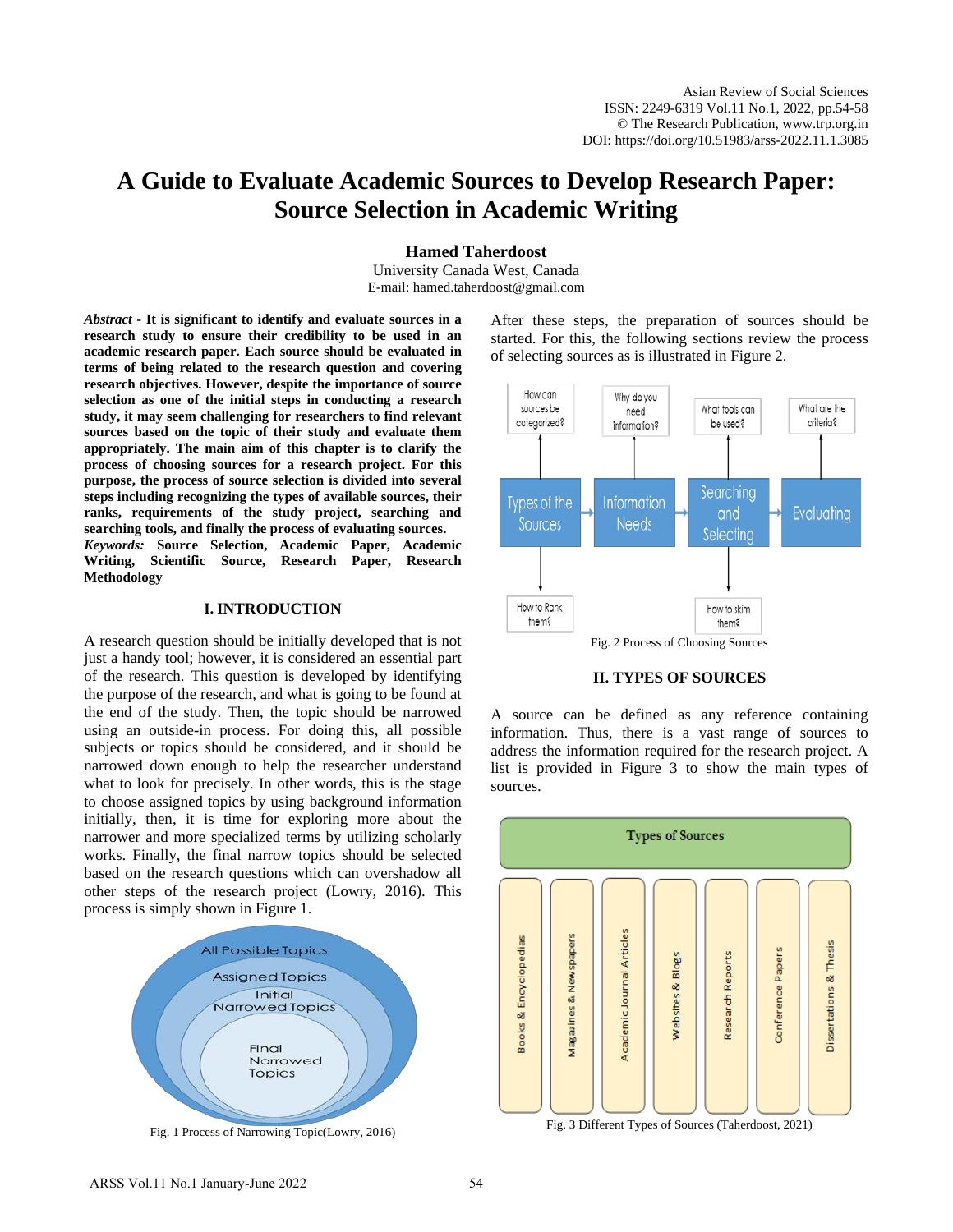Also, some tips are provided here which can be useful for ranking the sources. For doing this, the sources are divided into high-quality, varied-quality, and questionable sources which are discussed in the following.

- 1. *High-Quality Sources:* These sources are written by experts, reviewed carefully, and provide in-depth information about the topics based on the research.
- 2. *Varied-Quality Sources:* These sources are often applicable and useful; however, they do not provide

#### TABLE I QUALITY OF SOURCES (HORKOFF, 2015)

|                                                                                                                                                                                                                                                                                                                                                                                                                                                              |                                                                                                                                                                  |                                                                                                                                                             |                                                                                                                                                                                                                                                                                                                                                                                                                           | A Guide to Evaluate Academic Sources to Develop Research Paper: Source Selection in Academic Writing                                                                                                                   |  |  |
|--------------------------------------------------------------------------------------------------------------------------------------------------------------------------------------------------------------------------------------------------------------------------------------------------------------------------------------------------------------------------------------------------------------------------------------------------------------|------------------------------------------------------------------------------------------------------------------------------------------------------------------|-------------------------------------------------------------------------------------------------------------------------------------------------------------|---------------------------------------------------------------------------------------------------------------------------------------------------------------------------------------------------------------------------------------------------------------------------------------------------------------------------------------------------------------------------------------------------------------------------|------------------------------------------------------------------------------------------------------------------------------------------------------------------------------------------------------------------------|--|--|
| me tips are provided here which can be useful for<br>he sources. For doing this, the sources are divided<br>quality, varied-quality, and questionable sources<br>e discussed in the following.<br>h-Quality Sources: These sources are written by<br>erts, reviewed carefully, and provide in-depth<br>brmation about the topics based on the research.<br>ried-Quality Sources: These sources are often<br>licable and useful; however, they do not provide |                                                                                                                                                                  |                                                                                                                                                             | in-depth information, are not reviewed, and are no<br>based on research works. Thus, they should be use<br>carefully.<br>Questionable Sources: these are usually based on th<br>3.<br>writers' opinion or aim to attract a large volume o<br>readers and are not reviewed. Therefore, it i<br>preferable to avoid using them in a research project<br>(Horkoff, 2015). Examples in this regard are provide<br>in Table I. |                                                                                                                                                                                                                        |  |  |
|                                                                                                                                                                                                                                                                                                                                                                                                                                                              | TABLE I QUALITY OF SOURCES (HORKOFF, 2015)                                                                                                                       |                                                                                                                                                             |                                                                                                                                                                                                                                                                                                                                                                                                                           |                                                                                                                                                                                                                        |  |  |
| <b>High-Quality Sources</b>                                                                                                                                                                                                                                                                                                                                                                                                                                  | <b>Varied-Quality Sources</b>                                                                                                                                    |                                                                                                                                                             |                                                                                                                                                                                                                                                                                                                                                                                                                           | <b>Questionable Sources</b>                                                                                                                                                                                            |  |  |
| Documents of institutions and<br>universities, textbooks and<br>reference books, scholarly journal<br>articles and scholarly books, trade<br>books, and magazines (e.g.<br>Harvard Business Review), and<br>government documents.                                                                                                                                                                                                                            | Popular magazine articles, News<br>published by reputable<br>newspapers and organizations<br>such as Canadian Broadcasting<br>Corporation, and The<br>Economist. |                                                                                                                                                             |                                                                                                                                                                                                                                                                                                                                                                                                                           | Personal websites, blogs,<br>internet discussion, free online<br>encyclopedias, talk radio<br>shows, and boards television<br>news (including biases), etc.                                                            |  |  |
| e, as many sources are available and applicable in<br>arch project, the critical question is to realize which<br>are suitable for a work and can meet the<br>ents of the project. There is when categorizing the<br>an be helpful to determine.                                                                                                                                                                                                              |                                                                                                                                                                  |                                                                                                                                                             | Publications                                                                                                                                                                                                                                                                                                                                                                                                              | can both educate or inform their audiences and intend t<br>persuade them based on the description of a subject (even<br>phenomenon, or situation)(Lowry, 2016).<br>C. Is One of the Scholarly, Professional, or Popula |  |  |
| it kind of information can be obtained from each<br>ce?<br>ch requirements can be addressed using these<br>ces?(Lowry, 2016)                                                                                                                                                                                                                                                                                                                                 |                                                                                                                                                                  |                                                                                                                                                             | Academic or scholarly sources are written based on th<br>research and ideas of the academics which are often<br>published in scholarly journals. Different methods ar<br>employed to recognize whether an article is scholarly or no                                                                                                                                                                                      |                                                                                                                                                                                                                        |  |  |
| ing the importance of sources, it is also challenging<br>how to categorize sources. For this purpose, a set<br>ons can be asked to examine the categories which<br>ibed in following.<br>ins Qualitative or Quantitative Information                                                                                                                                                                                                                         |                                                                                                                                                                  | 1.                                                                                                                                                          | magazines;                                                                                                                                                                                                                                                                                                                                                                                                                | as it is described in the following.<br>A scholarly article is not published in daily or weekl                                                                                                                         |  |  |
|                                                                                                                                                                                                                                                                                                                                                                                                                                                              |                                                                                                                                                                  | Flashy graphics and commercial advertisements are no<br>2.<br>usually included in these articles;<br>3.<br>They are not written based on everyday language; |                                                                                                                                                                                                                                                                                                                                                                                                                           |                                                                                                                                                                                                                        |  |  |
| tive Information contains numbers and measurable<br>s such as length, age, time, and temperature;<br>qualitative information or data uses concepts to<br>a descriptive subject. For example, emotional<br>s, names of countries, and gender are considered<br>e data.                                                                                                                                                                                        |                                                                                                                                                                  |                                                                                                                                                             | Experts in specific areas provide detailed information<br>4.<br>and further or new knowledge as the writers with their<br>deep understanding about the specific subject;<br>The referencing and the style are also academic;<br>5.<br>"Academic Search Premier" allow researchers to<br>6.<br>identify the scholarly journals.                                                                                            |                                                                                                                                                                                                                        |  |  |
| tual or Opinion-Based                                                                                                                                                                                                                                                                                                                                                                                                                                        |                                                                                                                                                                  | However, non-scholarly or popular articles are writte<br>based on the interesting ideas of a person which is no                                             |                                                                                                                                                                                                                                                                                                                                                                                                                           |                                                                                                                                                                                                                        |  |  |
| e information is less based on facts, on the other<br>jective or analytical information is factual. Both<br>d opinions can be useful to make arguments;<br>facts are also applied to inform audiences.<br>; however, are used to persuade them. Thus,<br>authors decide to use factual or opinion information                                                                                                                                                |                                                                                                                                                                  |                                                                                                                                                             | necessarily coming from research. They are usuall<br>published in daily, weekly, or monthly magazines such a<br>National Geographic, The Economist, and Time. They ca<br>be recognized through different ways such as the following.                                                                                                                                                                                      |                                                                                                                                                                                                                        |  |  |
| e determined by the purpose of the study, and also<br>lingness to rely on different perspectives or just<br>n. They also can use the combination of these<br>in case of being necessary. In these cases, authors                                                                                                                                                                                                                                             |                                                                                                                                                                  | 1.<br>2.                                                                                                                                                    |                                                                                                                                                                                                                                                                                                                                                                                                                           | Authors of these type of sources are not usually experience<br>ones in the subject and they are just staff writers and<br>reporters writing for general people;<br>They provide broad information instead of detailed; |  |  |
|                                                                                                                                                                                                                                                                                                                                                                                                                                                              |                                                                                                                                                                  | 55                                                                                                                                                          |                                                                                                                                                                                                                                                                                                                                                                                                                           | ARSS Vol.11 No.1 January-June 2022                                                                                                                                                                                     |  |  |

Therefore, as many sources are available and applicable in any research project, the critical question is to realize which sources are suitable for a work and can meet the requirements of the project. There is when categorizing the sources can be helpful to determine.

- 1. What kind of information can be obtained from each source?
- 2. Which requirements can be addressed using these sources?(Lowry, 2016)

Considering the importance of sources, it is also challenging to realize how to categorize sources. For this purpose, a set of questions can be asked to examine the categories which are described in following.

# *A. Contains Qualitative or Quantitative Information*

Quantitative Information contains numbers and measurable quantities such as length, age, time, and temperature; however, qualitative information or data uses concepts to explain a descriptive subject. For example, emotional situations, names of countries, and gender are considered qualitative data.

# *B. Is Factual or Opinion-Based*

Subjective information is less based on facts, on the other hand, objective or analytical information is factual. Both facts and opinions can be useful to make arguments; however, facts are also applied to inform audiences. Opinions; however, are used to persuade them. Thus, whether authors decide to use factual or opinion information would be determined by the purpose of the study, and also their willingness to rely on different perspectives or just their own. They also can use the combination of these opinions in case of being necessary. In these cases, authors

## *C. Is One of the Scholarly, Professional, or Popular Publications*

- 1. A scholarly article is not published in daily or weekly magazines;
- 2. Flashy graphics and commercial advertisements are not usually included in these articles;
- 3. They are not written based on everyday language;
- 4. Experts in specific areas provide detailed information and further or new knowledge as the writers with their deep understanding about the specific subject;
- 5. The referencing and the style are also academic;
- 6. "Academic Search Premier" allow researchers to identify the scholarly journals.

- 1. Authors of these type of sources are not usually expert ones in the subject and they are just staff writers and reporters writing for general people;
- 2. They provide broad information instead of detailed;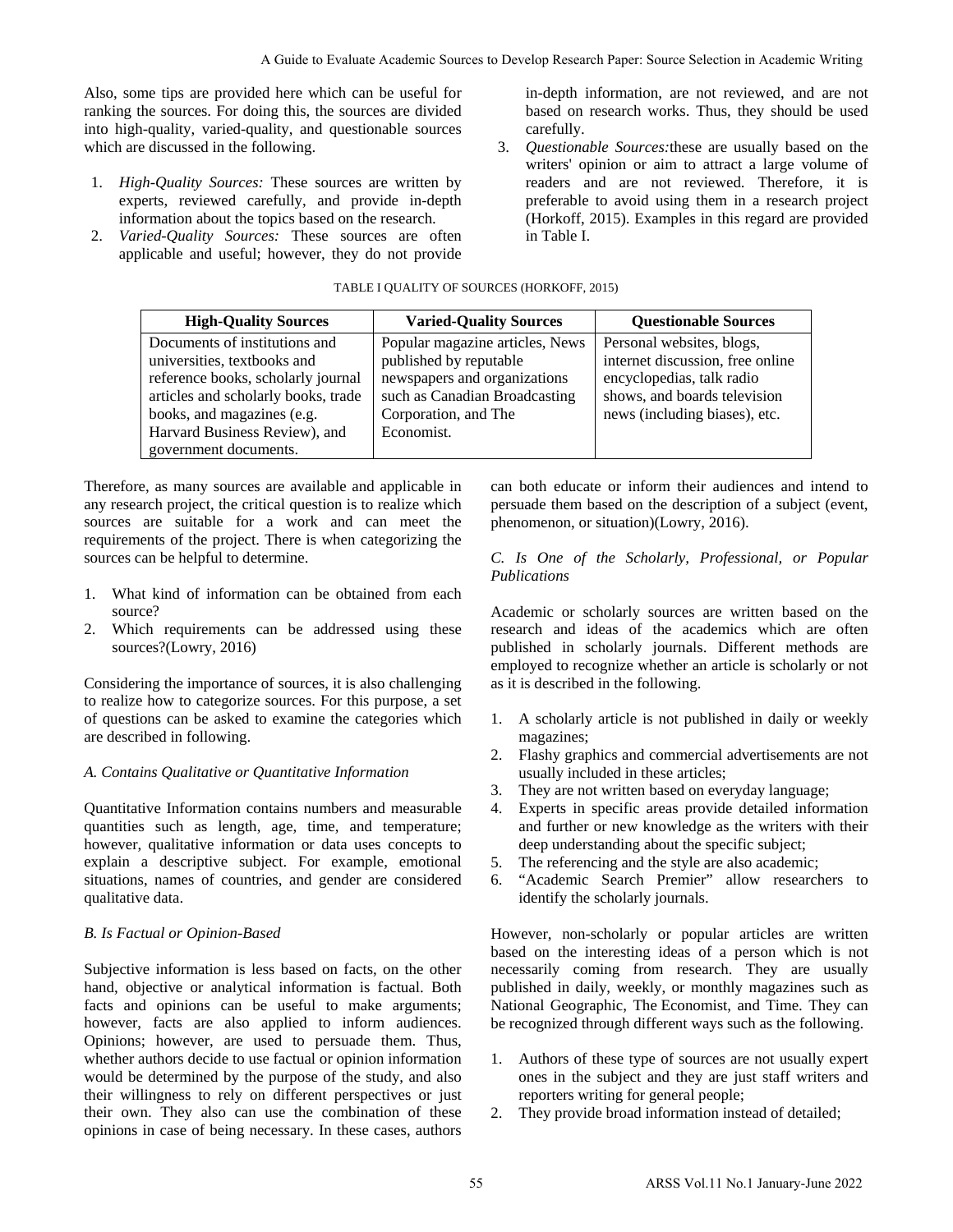- 3. The language and style are chosen as everyone can simply perceive them;
- 4. Many colors, pictures, and advertisements are included.
- 5. They do not include references or may include a few references with an informal style of referencing.

Another category is professional articles that are provided for individuals in a specific profession such as music, nursing, etc. written by the staff writers or professionals, and are easily understandable for all people in the field.

# *D. Is Secondary/Primary*

The difference between these categories is not always apparent; however, generally, primary information is the raw or original data gathered by the researchers for specific research using different data collection methods such as surveys, questionnaires, interviews, or observations; and then analyzing them using the methods that are suitable for their works.

In fact, primary data is not translated by anyone else and is directly obtained by the author. On the other hand, secondary data is the already published data that is gathered by someone else and can be used in research. Thus, they are second-handed sources such as textbooks, magazines, newspapers, and articles that are some examples of secondary information (Adelaide; Lowry, 2016).

# **III. SOURCES AND INFORMATION NEEDS**

This section should be used together with the former one as knowing the categories is essential to choose the suitable information required for the study. When requirements are recognized, the question of why you use sources as well will be addressed. These need areas are as the following.

- 1. *Learning the Background of the Study:* These sources help the author develop research questions, and also the way to respond to the research question. For this purpose, all the categories can assist the researcher to enhance understanding and knowledge about the subject regardless of being so specific like journal articles.
- 2. *Answering Research Question:* In this situation, qualitative or quantitative information should be used based on the research type. The scholarly and professional sources are applicable; however, in the art disciplines, popular ones are applied. Both primary and secondary information is also useful in this regard and the authors aim to inform or educate in all fields except art with the purpose of entertaining or selling. Hamed Tabendoost<br>
imaging and style are chosen as everyone can<br>
imply perceive them;<br>
Many colors, pictures, and advertisements are included.<br>
A Many colors, pictures, and advertisements are included<br>
in They do not inclu
- 3. *Convincing the Audiences about the Answers:* Secondary sources should be used to intend them regardless of being educative or informative.
- 4. *Describe the Importance of Different Situations which Surround the Research Question:* Sources should be used to help the researcher explain the situation clearly to the audiences. In this case, sources such as arts like

fiction which are not usable in other needs are applicable.

5. *Reporting Others' Answers About The Research Question:*Simply, just the sources should be used to answer a similar research question; however, in case they seem convincing to audiences as well (Lowry, 2016).

# **IV. SEARCHING AND SELECTING**

After understanding different types of sources, and required information for the study, the main focus would be on the criteria to consider while choosing sources. First, research questions should be identified, then main concepts are required to be applied, and considering related terms would be the next stage. The main concepts are recognized by the nouns which are critical in the meaning of research questions. Related terms are defined as the alternative names that came from the main concepts such as the ones associated with the main concept considering different aspects. For doing this, an interactive searching strategy should be applied. Thus, a set of search statements should be tried and in case of realizing that they are unrelated or not good enough, the statement can be changed. It is also important to use neither too narrow nor too broad statements as research terms.

As an important point in the research strategy, it should be considered when to use AND/OR/Not words to gain a narrower and more precise search. Use AND when the main concept possesses more than one idea since this term helps to combine these ideas. When there is a diverse range of synonyms for the concept OR can help to combine them. Also, NOT/ Minus (-) can be used when you aim to exclude a part of the ideas. After recognizing research strategies, the question is where to search? There are different applicable search tools. Google Scholar is one of the well-known ones which are useful for finding journal articles and books using links to the online copies where possible. This tool can be used to find related sources and verify citations as well. Different specialized databases can be also used for this purpose. They are research and library databases that aim to conduct a target search based on the areas of specializations, published dates, types of sources, etc. to be used in case of need for scholarly information about a specific topic that are not available in common web searches. For example, many university libraries provide this possibility for their users.

In addition, different web search engines can be also used including common ones like google and being as well as specialized ones with a specific focus that ignores the excluded information, and Metasearch engines with access to multiple search engines and even can provide the best results between all of them. Science.gov [\(http://www.science.gov/\)](http://www.science.gov/) and Dogpile (http://www.dogpile.com) are examples of specialized web search engines, and Metasearch engines; respectively. Other specialized web search engines are directories such as Ipl2 [\(http://www.ipl.org\)](http://www.ipl.org/) which provide categorized or classified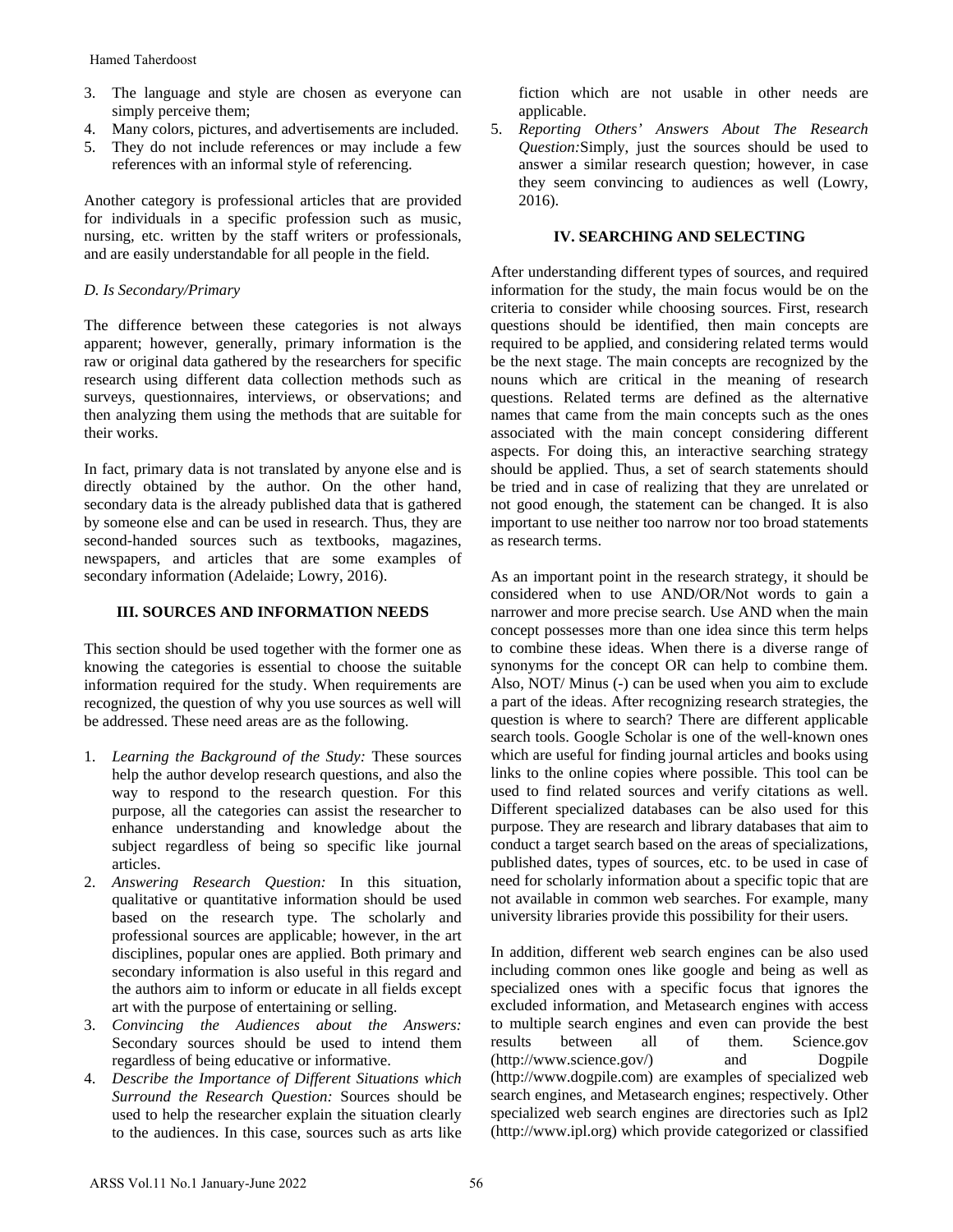websites based on the subjects which provide the possibility of more selective searches for users. Generally, web search engines are applicable in the case of seeking for public opinion, background information, and news (Lowry, 2016).After searching the statements using suitable tools,

#### TABLE II HOW TO SKIM SOURCE? (HORKOFF, 2015)

|                                                                                                                                                                                                                                                                                                                         |                                  | A Guide to Evaluate Academic Sources to Develop Research Paper: Source Selection in Academic Writing                                                                                                                                                                                                                                                                                                                                                |  |  |  |  |
|-------------------------------------------------------------------------------------------------------------------------------------------------------------------------------------------------------------------------------------------------------------------------------------------------------------------------|----------------------------------|-----------------------------------------------------------------------------------------------------------------------------------------------------------------------------------------------------------------------------------------------------------------------------------------------------------------------------------------------------------------------------------------------------------------------------------------------------|--|--|--|--|
| d on the subjects which provide the possibility<br>tive searches for users. Generally, web search<br>applicable in the case of seeking for public<br>kground information, and news (Lowry,<br>earching the statements using suitable tools,                                                                             |                                  | the relevant ones should be recognized by skimming the<br>sources. Several points can be applied for this process to<br>save time and energy which are summarized in Table I<br>(Horkoff, 2015).                                                                                                                                                                                                                                                    |  |  |  |  |
| TABLE II HOW TO SKIM SOURCE? (HORKOFF, 2015)                                                                                                                                                                                                                                                                            |                                  |                                                                                                                                                                                                                                                                                                                                                                                                                                                     |  |  |  |  |
| <b>Books</b>                                                                                                                                                                                                                                                                                                            |                                  | <b>Articles</b>                                                                                                                                                                                                                                                                                                                                                                                                                                     |  |  |  |  |
| Read the dust jacket (helping to gain a broad overview)                                                                                                                                                                                                                                                                 |                                  | Skim the abstract or summary of contents                                                                                                                                                                                                                                                                                                                                                                                                            |  |  |  |  |
| Read the table of contents (helping to gain a broad<br>overview)                                                                                                                                                                                                                                                        |                                  | Skim the introduction and the conclusion                                                                                                                                                                                                                                                                                                                                                                                                            |  |  |  |  |
| Use the index (showing how to cover the specific topics)                                                                                                                                                                                                                                                                |                                  | Skim the subheadings                                                                                                                                                                                                                                                                                                                                                                                                                                |  |  |  |  |
| Look for subtitles                                                                                                                                                                                                                                                                                                      |                                  | Skim text features such as sidebars                                                                                                                                                                                                                                                                                                                                                                                                                 |  |  |  |  |
| Search the key terms based on research project How to<br>Skim                                                                                                                                                                                                                                                           |                                  | Search the related keywords                                                                                                                                                                                                                                                                                                                                                                                                                         |  |  |  |  |
| Publication and<br>Purpose<br>hority<br>format                                                                                                                                                                                                                                                                          |                                  | Date of<br>Relevance<br>Documentation<br>Publication                                                                                                                                                                                                                                                                                                                                                                                                |  |  |  |  |
| Fig.4. Process of Evaluating Sources                                                                                                                                                                                                                                                                                    |                                  |                                                                                                                                                                                                                                                                                                                                                                                                                                                     |  |  |  |  |
| ncludes<br>ors, their formal role in institutions and their<br>study;<br>arces that are written by the authors;<br>ferences for choosing sources;<br>wpoints and orientations.<br>$x$ ludes<br>purpose and research question of the source<br>it is educational or persuasive;<br>it is objective or not;<br>mic value; | 1.<br>2.<br>3.<br>4.<br>3.<br>4. | Relationships and connections between the project and<br>the source;<br>Whether it is primary or secondary;<br>Matching the scopes to required information;<br>Whether region and time terms are suitable for you<br>purpose.<br>F. Documentation Includes<br>1. Whether the source is cited;<br>2. The reference that the authors have cited;<br>Affiliations between authors and cited ones;<br>Understanding the paraphrases from other sources; |  |  |  |  |
| ed audiences and whether they are a scholar or<br>n and Format Includes                                                                                                                                                                                                                                                 | 5.<br>6.                         | Understanding the facts, they used subjectively to<br>support their argument;<br>Identifying ignoring elements in comparison with th<br>main sources and whether they used contex                                                                                                                                                                                                                                                                   |  |  |  |  |
| publication, journal, and the publisher;<br>the source is a progressive or conservative                                                                                                                                                                                                                                 |                                  | approximately or not (Berkeley, 2016; Taherdoos<br>2021).                                                                                                                                                                                                                                                                                                                                                                                           |  |  |  |  |
| it is peer-reviewed or not;<br>y of the biases of the publisher;<br>ence of editors and reviewers.                                                                                                                                                                                                                      |                                  | The above method can be applied in evaluating sources<br>although other ways can be useful as well. For example,<br>method called ASAP was developed by IRIS (2016) which<br>considers the following steps.                                                                                                                                                                                                                                         |  |  |  |  |
| blication Includes<br>al date of publications;<br>ence of other editions or versions;<br>t updates;<br>ting reviews, rebuttals, and responses.                                                                                                                                                                          | 2.<br>3.                         | <i>1. Authority (A):</i> Examine the reputation, expertise, and<br>other publications of the authors, etc.<br>Sources (S): Examine the quality of the sources the<br>have cited in their work.<br>Age (A): Use sources with a suitable range of th<br>publication age. For example, five years for technology                                                                                                                                       |  |  |  |  |
| Includes<br>57                                                                                                                                                                                                                                                                                                          |                                  | ARSS Vol.11 No.1 January-June 2022                                                                                                                                                                                                                                                                                                                                                                                                                  |  |  |  |  |





## *A. Authority Includes*

- 1. The authors, their formal role in institutions and their fields of study;
- 2. Other sources that are written by the authors;
- 3. Their preferences for choosing sources;
- 4. Their viewpoints and orientations.

#### *B. PurposeIncludes*

- 1. The main purpose and research question of the source
- 2. Whether it is educational or persuasive;
- 3. Whether it is objective or not;
- 4. Its economic value;
- 5. Its intended audiences and whether they are a scholar or general.

# *C. Publication and Format Includes*

- 1. Place of publication, journal, and the publisher;
- 2. Whether the source is a progressive or conservative outlet;
- 3. Whether it is peer-reviewed or not;
- 4. Sponsors;
- 5. Possibility of the biases of the publisher;
- 6. The existence of editors and reviewers.

#### *D. Date of Publication Includes*

- 1. The initial date of publications;
- 2. The existence of other editions or versions;
- 3. The latest updates;
- 4. Investigating reviews, rebuttals, and responses.
- *E. Relevance Includes*
- 1. Relationships and connections between the project and the source;
- 2. Whether it is primary or secondary;
- 3. Matching the scopes to required information;
- 4. Whether region and time terms are suitable for your purpose.

#### *F. Documentation Includes*

- 1. Whether the source is cited;
- 2. The reference that the authors have cited;
- 3. Affiliations between authors and cited ones;
- 4. Understanding the paraphrases from other sources;
- 5. Understanding the facts, they used subjectively to support their argument;
- 6. Identifying ignoring elements in comparison with the main sources and whether they used context approximately or not (Berkeley, 2016; Taherdoost, 2021).

- *1. Authority (A):* Examine the reputation, expertise, and other publications of the authors, etc.
- *2. Sources (S):* Examine the quality of the sources they have cited in their work.
- *3. Age (A):* Use sources with a suitable range of the publication age. For example, five years for technology,